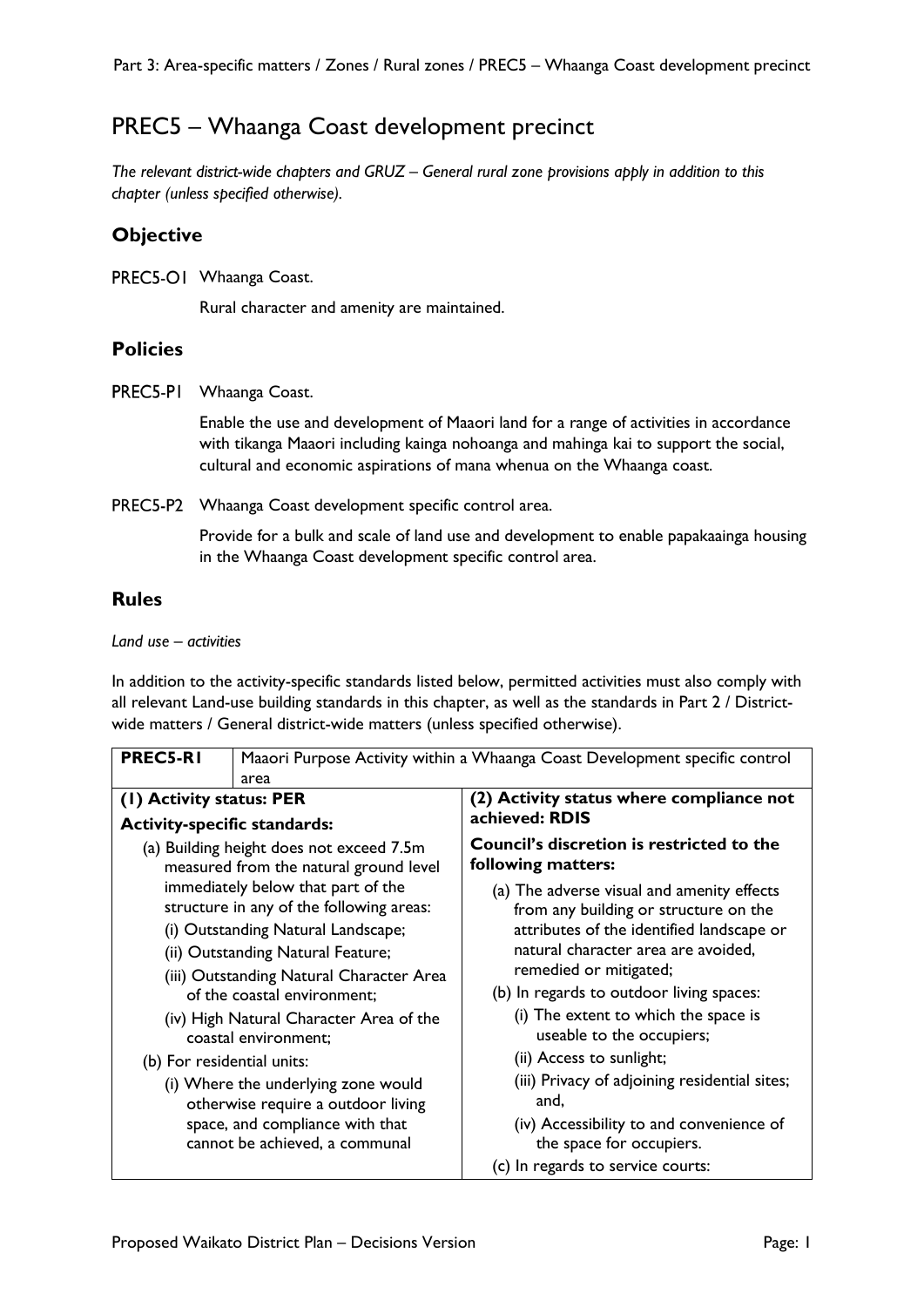| outdoor living space of at least 24m <sup>2</sup><br>per residential unit shall be provided; |                                                     | (i) The convenience and accessibility of<br>the spaces for building occupiers; |
|----------------------------------------------------------------------------------------------|-----------------------------------------------------|--------------------------------------------------------------------------------|
| (ii) Where the underlying zone would                                                         |                                                     | (ii) The adequacy of the space to meet                                         |
|                                                                                              | otherwise require a service court, and              | the expected requirements of building                                          |
|                                                                                              | compliance with that cannot be                      | occupiers; and,                                                                |
|                                                                                              | achieved, a communal service court of               | (iii) Adverse effects on the location of                                       |
|                                                                                              | at least 3m <sup>2</sup> per residential unit shall | the space on visual amenity from the                                           |
| be provided at ground floor                                                                  |                                                     | street or adjoining sites.                                                     |
|                                                                                              |                                                     |                                                                                |
| PREC5-R2                                                                                     |                                                     | A home business within a Whaanga Coast development specific control area       |
| (1) Activity status: PER                                                                     |                                                     | (2) Activity status where compliance not                                       |
| <b>Activity-specific standards:</b>                                                          |                                                     | achieved: DIS                                                                  |
| (a) It is wholly contained within a building;                                                |                                                     |                                                                                |
|                                                                                              | (i) The storage of materials or machinery           |                                                                                |
|                                                                                              | associated with the home business are               |                                                                                |
|                                                                                              | wholly contained within a building;                 |                                                                                |
|                                                                                              | (ii) No more than 2 people who are not              |                                                                                |
|                                                                                              | permanent residents of the site are                 |                                                                                |
|                                                                                              | employed at any one time;                           |                                                                                |
| (iii) Unloading and loading of vehicles or                                                   |                                                     |                                                                                |
| the receiving of customers or                                                                |                                                     |                                                                                |
| deliveries only occur after 7:30am and                                                       |                                                     |                                                                                |
| before 7:00pm on any day;                                                                    |                                                     |                                                                                |
| (iv) Machinery may be operated after                                                         |                                                     |                                                                                |
| 7:30am and up to 9pm on any day                                                              |                                                     |                                                                                |
| PREC5-R3                                                                                     |                                                     | Farming within a Whaanga Coast development specific control area               |
| (I) Activity status: PER                                                                     |                                                     | (2) Activity status where compliance not<br>achieved: n/a                      |
| <b>Activity-specific standards:</b>                                                          |                                                     |                                                                                |
| Nil.                                                                                         |                                                     |                                                                                |
| PREC5-R4                                                                                     |                                                     | Produce stall within a Whaanga Coast development specific control area         |
| (1) Activity status: PER                                                                     |                                                     | (2) Activity status where compliance not                                       |
| <b>Activity-specific standards:</b>                                                          |                                                     | achieved: n/a                                                                  |
| Nil.                                                                                         |                                                     |                                                                                |
| PREC5-R5                                                                                     |                                                     | Any land use activity or building located outside a Whaanga Coast development  |
| specific control area                                                                        |                                                     |                                                                                |
| (1) Activity status: DIS                                                                     |                                                     | (2) Activity status where compliance not                                       |
| <b>Activity-specific standards:</b>                                                          |                                                     | achieved: n/a                                                                  |
| Nil.                                                                                         |                                                     |                                                                                |

*Land-use building*

| <b>PREC5-SI</b>                                                                                                         | Building height within a Whaanga Coast development specific control area |                                          |
|-------------------------------------------------------------------------------------------------------------------------|--------------------------------------------------------------------------|------------------------------------------|
| (1) Activity status: PER                                                                                                |                                                                          | (2) Activity status where compliance not |
| <b>Where:</b>                                                                                                           |                                                                          | achieved: DIS                            |
| (a) A building within a Whaanga Coast<br>development specific control area must<br>comply with the following standards: |                                                                          |                                          |
| (i) Height does not exceed 7.5m<br>measured from the natural ground                                                     |                                                                          |                                          |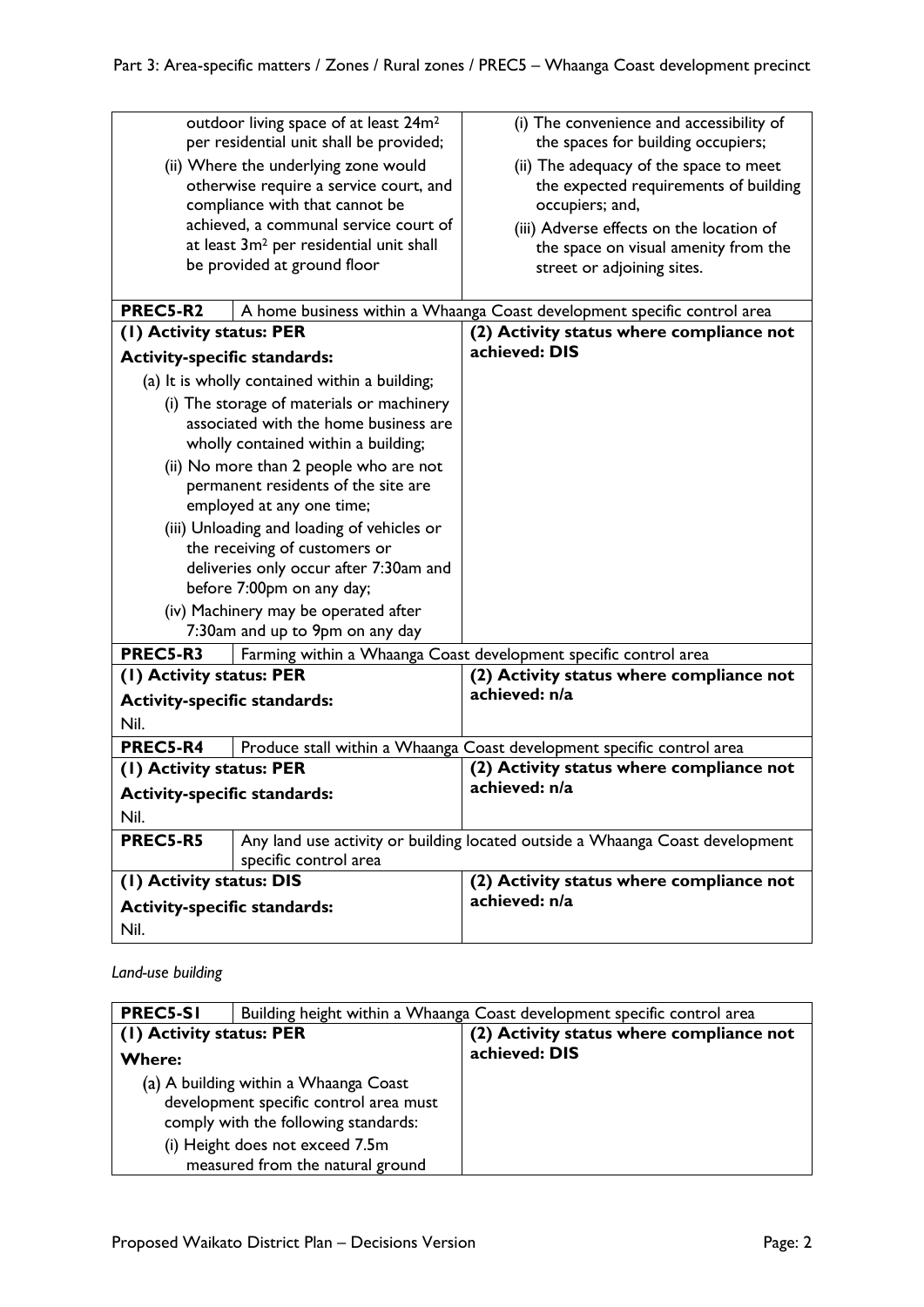|                                                                                              | level immediately below that part of     |                                                                                 |
|----------------------------------------------------------------------------------------------|------------------------------------------|---------------------------------------------------------------------------------|
| the structure; and                                                                           |                                          |                                                                                 |
| (ii) It does not protrude through a height<br>control plane rising at an angle of 45         |                                          |                                                                                 |
| degrees commencing at an elevation                                                           |                                          |                                                                                 |
| of 2.5m above ground level at every                                                          |                                          |                                                                                 |
|                                                                                              | point of the site boundary.              |                                                                                 |
|                                                                                              | (b) Rules GRUZ-S3 - GRUZ-S7 do not       |                                                                                 |
| apply.                                                                                       |                                          |                                                                                 |
| <b>PREC5-S2</b>                                                                              |                                          | Accessory building within a Whaanga Coast development specific control area     |
| (1) Activity status: PER                                                                     |                                          | (2) Activity status where compliance not                                        |
| <b>Where:</b>                                                                                |                                          | achieved: DIS                                                                   |
| (a) An accessory building within a Whaanga                                                   |                                          |                                                                                 |
| Coast development specific control area                                                      |                                          |                                                                                 |
|                                                                                              | must comply with the following           |                                                                                 |
| standards:                                                                                   |                                          |                                                                                 |
|                                                                                              | (i) Its gross floor area must not exceed |                                                                                 |
| $75m^2$ ; and                                                                                |                                          |                                                                                 |
| (ii) It is the only accessory building for a                                                 |                                          |                                                                                 |
|                                                                                              | residential unit.                        |                                                                                 |
| <b>PREC5-S3</b><br>Building setback within a Whaanga Coast development specific control area |                                          |                                                                                 |
| (1) Activity status: PER                                                                     |                                          | (2) Activity status where compliance not<br>achieved: DIS                       |
| <b>Where:</b>                                                                                |                                          |                                                                                 |
|                                                                                              | (a) A building within Whaanga Coast      |                                                                                 |
| development specific control area must                                                       |                                          |                                                                                 |
| be set back a minimum of:                                                                    |                                          |                                                                                 |
| (i) 12m from any road boundary or any                                                        |                                          |                                                                                 |
| other zone boundary;                                                                         |                                          |                                                                                 |
| (ii) 20m from any watercourse or area                                                        |                                          |                                                                                 |
| proposed for wastewater disposal and<br>treatment; and                                       |                                          |                                                                                 |
| (iii) 100m from mean high water springs                                                      |                                          |                                                                                 |
| (b) Rules GRUZ-S12 - GRUZ-S18 do not                                                         |                                          |                                                                                 |
| apply.                                                                                       |                                          |                                                                                 |
| <b>PREC5-S4</b>                                                                              | specific control area                    | Papakaainga Building - gross floor area within a Whaanga Coast development      |
| (1) Activity status: PER                                                                     |                                          | (2) Activity status where compliance not                                        |
| <b>Where:</b>                                                                                |                                          | achieved: DIS                                                                   |
| (a) A Papakaainga Building within Whaanga                                                    |                                          |                                                                                 |
| Coast development specific control area                                                      |                                          |                                                                                 |
| that does not exceed 300m <sup>2</sup> gross floor                                           |                                          |                                                                                 |
| area.                                                                                        |                                          |                                                                                 |
| <b>PREC5-S5</b>                                                                              |                                          | Residential unit - gross floor area within a Whaanga Coast development specific |
|                                                                                              | control area                             |                                                                                 |
| (1) Activity status: PER<br><b>Where:</b>                                                    |                                          | (2) Activity status where compliance not<br>achieved: DIS                       |
| (a) A residential unit within a Whaanga                                                      |                                          |                                                                                 |
| Coast development specific control area                                                      |                                          |                                                                                 |
| that does not exceed 180m <sup>2</sup> gross floor                                           |                                          |                                                                                 |
|                                                                                              |                                          |                                                                                 |